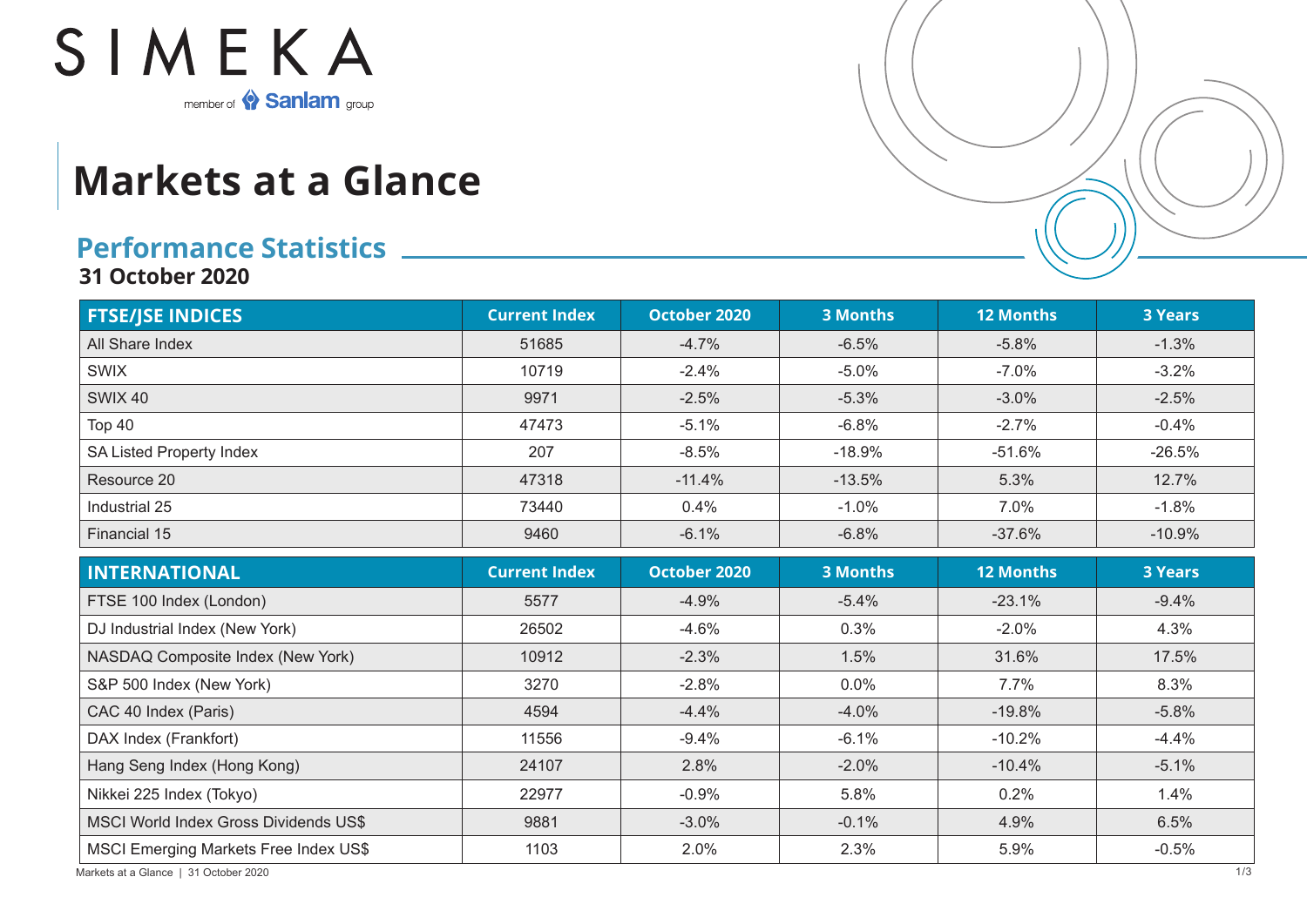| <b>FIXED INTEREST</b> | October 2020 | 3 Months | <b>12 Months</b> | <b>3 Years</b> |
|-----------------------|--------------|----------|------------------|----------------|
| <b>ALBI</b>           | 0.9%         | 1.7%     | 4.9%             | 8.5%           |
| <b>STeFI</b>          | 0.3%         | $1.1\%$  | 5.9%             | 6.8%           |
|                       |              |          |                  |                |
| <b>INFLATION</b>      | October 2020 | 3 Months | <b>12 Months</b> | <b>3 Years</b> |
| <b>CPI</b>            | 0.2%         | 1.7%     | 3.0%             | 4.0%           |

Note: Inflation figures have a one month lag period.

| <b>EXCHANGE RATES</b>    | <b>31 October 2020</b> | 30 September 2020  | 31 July 2020       | <b>31 October 2019</b> | 31 October 2017        |
|--------------------------|------------------------|--------------------|--------------------|------------------------|------------------------|
| ZAR/US\$                 | R <sub>16.24</sub>     | R <sub>16.76</sub> | R <sub>17.06</sub> | R <sub>15.09</sub>     | R <sub>14.12</sub>     |
| ZAR/EUR                  | R <sub>18.90</sub>     | R <sub>19.64</sub> | R20.11             | R <sub>16.84</sub>     | R <sub>16.46</sub>     |
| ZAR/GBP                  | R21.05                 | R21.65             | R22.34             | R <sub>19.53</sub>     | R <sub>18.77</sub>     |
| <b>COMMODITIES</b>       | <b>31 October 2020</b> | 30 September 2020  | 31 July 2020       | <b>31 October 2019</b> | <b>31 October 2017</b> |
| Gold US\$/oz             | \$1,881.85             | \$1,886.90         | \$1,964.90         | \$1,510.95             | \$1,270.15             |
| Platinum US\$/oz         | \$852.00               | \$884.00           | \$905.00           | \$936.00               | \$915.00               |
| Oil (Brent) US\$/barrel  | \$37.94                | \$42.30            | \$43.52            | \$60.23                | \$61.22                |
| <b>INTEREST RATES</b>    | <b>31 October 2020</b> | 30 September 2020  | 31 July 2020       | <b>31 October 2019</b> | <b>31 October 2017</b> |
| <b>SA REPO RATE</b>      | 3.5%                   | 3.5%               | 3.5%               | 6.5%                   | 6.8%                   |
| <b>ECB INTEREST RATE</b> | $0.0\%$                | $0.0\%$            | $0.0\%$            | $0.0\%$                | $0.0\%$                |
| US FEDERAL RATE          | 0.3%                   | 0.3%               | 0.3%               | $2.0\%$                | 1.3%                   |

Note: Information stated as at the date indicated.